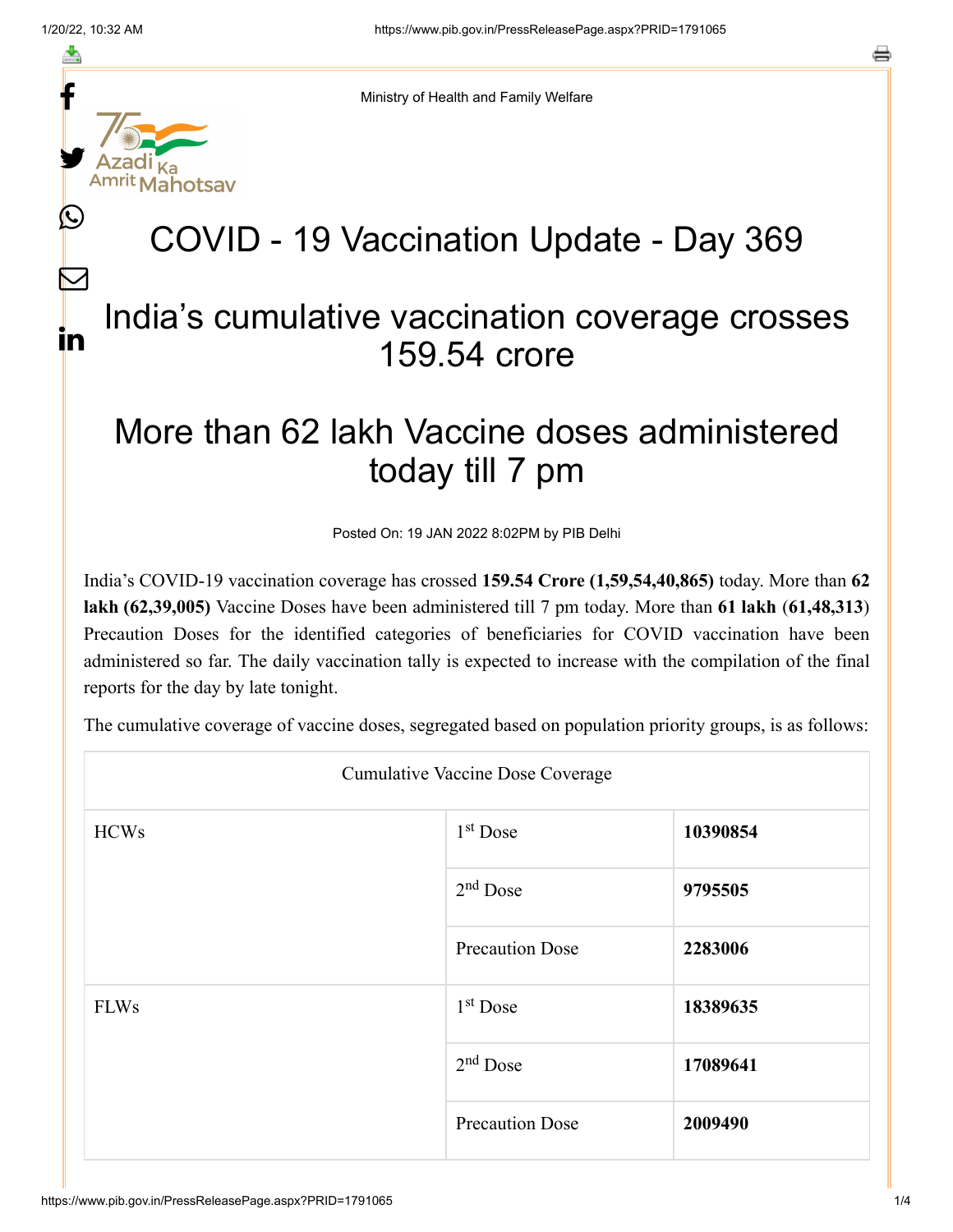| f<br>$\bf \Omega$ | Age Group 15-18 years                        | $1st$ Dose             | 38293986   |
|-------------------|----------------------------------------------|------------------------|------------|
|                   | Age Group 18-44 years                        | $1st$ Dose             | 529751406  |
|                   |                                              | $2nd$ Dose             | 377969014  |
|                   | Age Group 45-59 years                        | $1st$ Dose             | 198316299  |
|                   |                                              | $2nd$ Dose             | 163538903  |
| in                | Over 60 years                                | 1 <sup>st</sup> Dose   | 123557654  |
|                   |                                              | $2nd$ Dose             | 102199655  |
|                   |                                              | <b>Precaution Dose</b> | 1855817    |
|                   | Cumulative 1 <sup>st</sup> dose administered |                        | 918699834  |
|                   | Cumulative 2 <sup>nd</sup> dose administered |                        | 670592718  |
|                   | <b>Precaution Dose</b>                       |                        | 6148313    |
|                   | Total                                        |                        | 1595440865 |

Today's achievement in the vaccination exercise, segregated by population priority groups, is as follows:

| Date: 19 <sup>th</sup> January, 2022 (369 <sup>th</sup> Day) |                        |            |  |  |
|--------------------------------------------------------------|------------------------|------------|--|--|
| <b>HCWs</b>                                                  | $1st$ Dose             | <b>121</b> |  |  |
|                                                              | $2nd$ Dose             | 4206       |  |  |
|                                                              | <b>Precaution Dose</b> | 126930     |  |  |
| <b>FLWs</b>                                                  | $1st$ Dose             | 164        |  |  |
|                                                              |                        |            |  |  |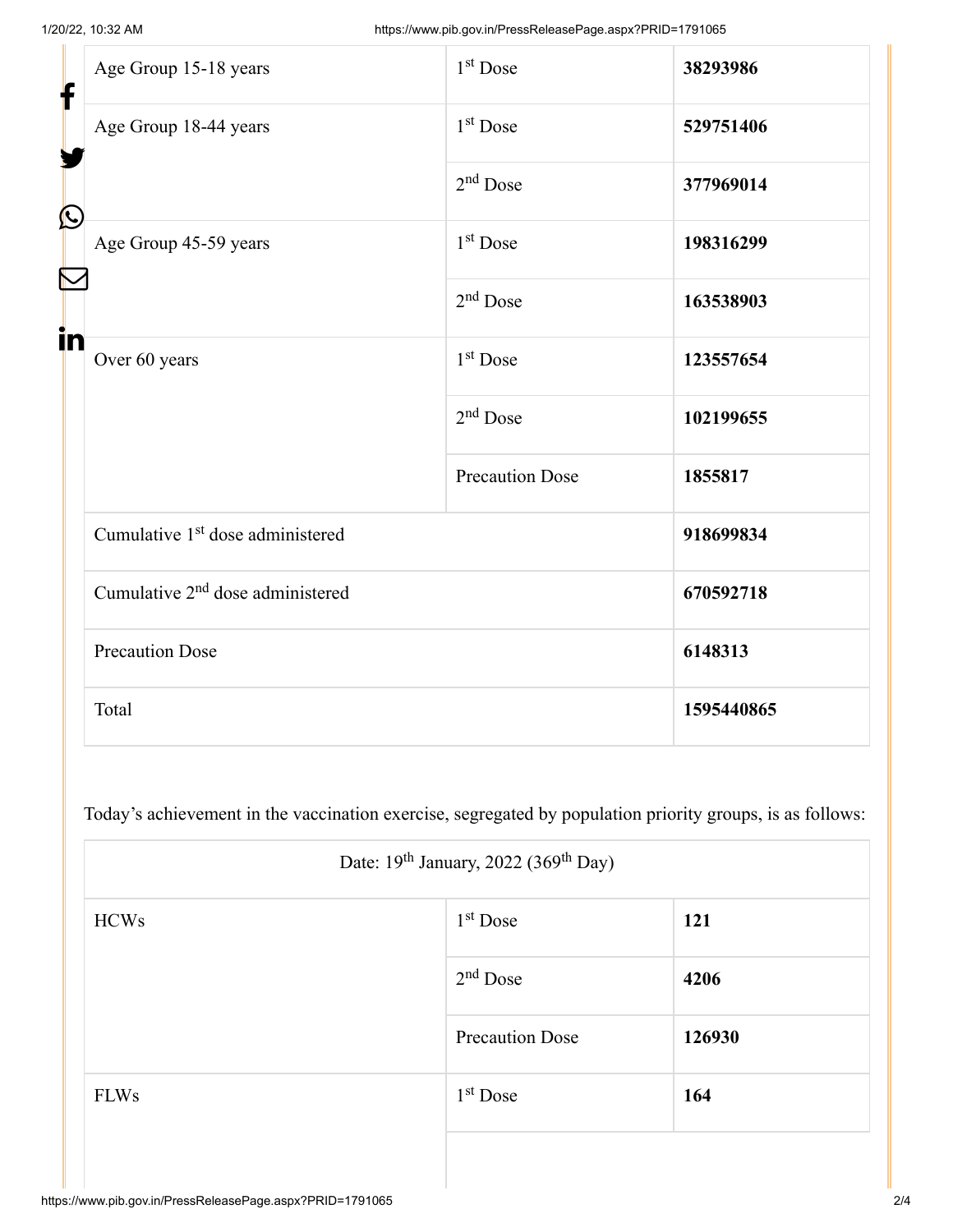| f                         |                                              | 2 <sup>nd</sup> Dose   | 9240    |
|---------------------------|----------------------------------------------|------------------------|---------|
|                           |                                              | <b>Precaution Dose</b> | 141185  |
| $\boldsymbol{\mathsf{O}}$ | Age Group 15-18 years                        | 1 <sup>st</sup> Dose   | 941804  |
|                           | Age Group 18-44 years                        | 1 <sup>st</sup> Dose   | 1094211 |
|                           |                                              | $2nd$ Dose             | 2381728 |
| in                        | Age Group 45-59 years                        | 1 <sup>st</sup> Dose   | 163428  |
|                           |                                              | $2nd$ Dose             | 679936  |
|                           | Over 60 years                                | 1 <sup>st</sup> Dose   | 105343  |
|                           |                                              | $2nd$ Dose             | 386645  |
|                           |                                              | <b>Precaution Dose</b> | 204064  |
|                           | Cumulative 1 <sup>st</sup> dose administered |                        | 2305071 |
|                           | Cumulative 2 <sup>nd</sup> dose administered |                        | 3461755 |
|                           | <b>Precaution Dose</b>                       |                        | 472179  |
|                           | Total                                        |                        | 6239005 |

The vaccination exercise as a tool to protect the most vulnerable population groups in the country from COVID-19 continues to be regularly reviewed and monitored at the highest level.

\*\*\*\*

MV

HFW/COVID Vaccination/19<sup>th</sup> January/4

(Release ID: 1791065) Visitor Counter : 371